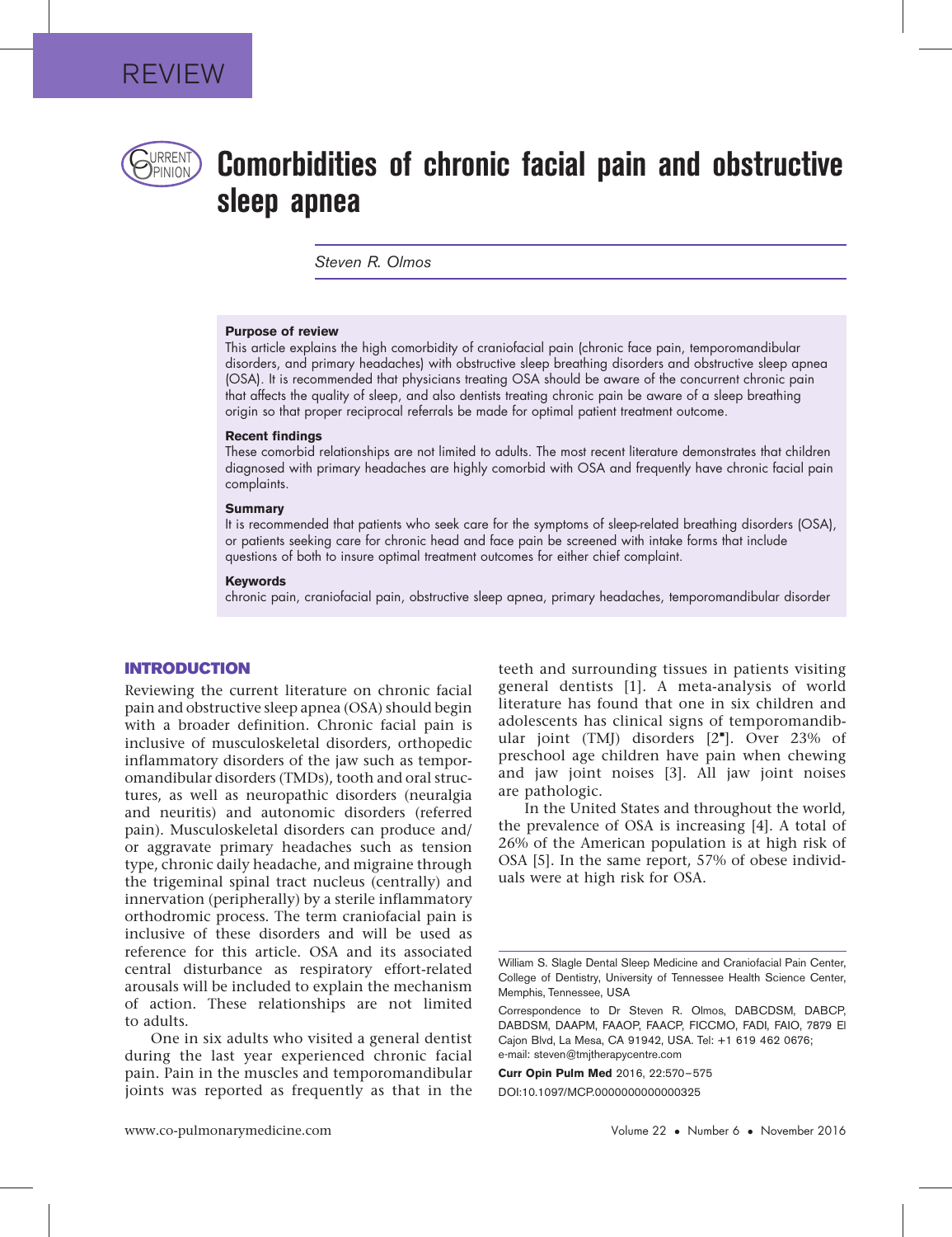## KEY POINTS

- Patients with primary headaches and facial pain are at high risk for sleep breathing disorders and vice-versa.
- The high comorbidity of sleep breathing disorders and chronic face pain and primary headaches is not limited to adults. Children have the same or greater risk of these relationships.
- Screening for chronic face and primary headaches and sleep breathing disorders should be performed for all patients seeking care for either set of disorders.

## CRANIOFACIAL DISORDERS (TEMPOROMANDIBULAR DISORDER) AND OBSTRUCTIVE SLEEP APNEA

An established relationship exists between OSA and TMD that is evident in the prevalence rates that are bidirectional. There is an increased prevalence of TMD in patients diagnosed with OSA [\[6\]](#page-4-0). There is an increased prevalence of OSA in patients diagnosed with TMD [\[7\]](#page-4-0). Two studies [\[8\]](#page-4-0) tested the hypothesis that OSA signs and symptoms were associated with TMD: the Orofacial Pain: Prospective Evaluation and Risk Assessment (OPPERA) prospective cohort study of adults aged 18–44 years at enrollment  $(n = 2604)$  and the OPPERA case–control study of chronic TMD ( $n = 1716$ ). Both studies supported a significant association between OSA symptoms and TMD, with prospective cohort evidence finding that OSA symptoms preceded first-onset of TMD: patients with two or more signs and/or symptoms of OSA had a 73% greater incidence of first-onset TMD. In a study designed to measure objective sleep parameters, sleep disorders, and TMD, young women with low BMI were found to have high rates of multiple sleep disorders and TMD, (bruxism 67%, insomnia 37%, and OSA 23.3%) [\[9\]](#page-4-0).

## PRIMARY HEADACHES AND OBSTRUCTIVE SLEEP APNEA

Headaches are the most prevalent neurological disorders and one of the most frequent symptoms reported in general practice [\[10,11\]](#page-4-0). Headache rates of up to 51% have been reported in children/adolescents [\[10\]](#page-4-0). Migraine is a highly prevalent disorder, currently estimated to occur in 10–18% of the population worldwide [\[12\]](#page-4-0). Prevalence of migraine is 7.7% in children and adolescents. Tension-type headache prevalence is 52%. The female preponderance of headaches emerges at puberty, with female children having a 1.5-fold greater risk of headaches and 1.7-fold greater risk of migraine than male

children and adolescents [\[13–15\].](#page-4-0) Female sex, depression, coronary heart disease, chronic obstructive pulmonary disease, ischemic stroke, and hypertension are positively associated with migraine [\[16\]](#page-4-0). Migraine is the result of intracranial vascular swelling that results in compression of the A-delta and C fibers of the pia layer that surrounds the blood vessels in the meninges along with peripheral inflammation of any of the branches of the trigeminal nerve that results in central sensitization at the nucleus caudalis of the trigeminal spinal tract nucleus. There is a genetic predisposition for migraine [\[17\].](#page-4-0)

Sleep disorders occur disproportionately among idiopathic primary headaches (migraine, tensiontype, and cluster) and other headache patterns (chronic daily headache, 'awakening' or morning headache) irrespective of diagnosis [\[18\].](#page-4-0) It has been suggested that all headache patients, particularly those with episodic migraine and tension-type headaches, would benefit from evaluation of sleep disorders [\[19\].](#page-4-0) Children diagnosed with migraine are 8.25 times more likely to have a sleep breathing disorder, whereas children diagnosed with chronic tension-type headache are 15.23 times more likely to have a sleep breathing disorder [\[20\].](#page-4-0)

## PRIMARY HEADACHES AND TEMPOROMANDIBULAR DISORDER

TMD and primary headaches are comorbid. TMD symptoms are more common in migraine, tensiontype headache, and chronic daily headache [\[21\]](#page-4-0). Women with migraine are more likely to have muscular and articular TMD [\[22\].](#page-4-0) Migraine is the most prevalent primary headache in patients with TMD [\[23\].](#page-4-0) Headache is one of the most commonly associated conditions observed in children and adolescents diagnosed with TMD [\[24–26\]](#page-4-0). Signs and symptoms of TMD occur more often in adolescents with headache in comparison with those who are headache-free [\[27,28\]](#page-4-0).

## CHRONIC WIDESPREAD PAIN/ PERIPHERAL NEUROPATHY AND SLEEP DISTURBANCES

Chronic pain, including musculoskeletal and joint pain, neck and back pain, afflicts about 20% of the adult population worldwide. It is the most common chronic pain syndrome encountered in general medicine and rheumatology [\[29\].](#page-4-0) Fibromyalgia is one of the main causes of chronic widespread pain. Pain has been found to be the most important determinant of subjective sleep quality [\[30\]](#page-4-0). The mechanism is the plastic change of the nervous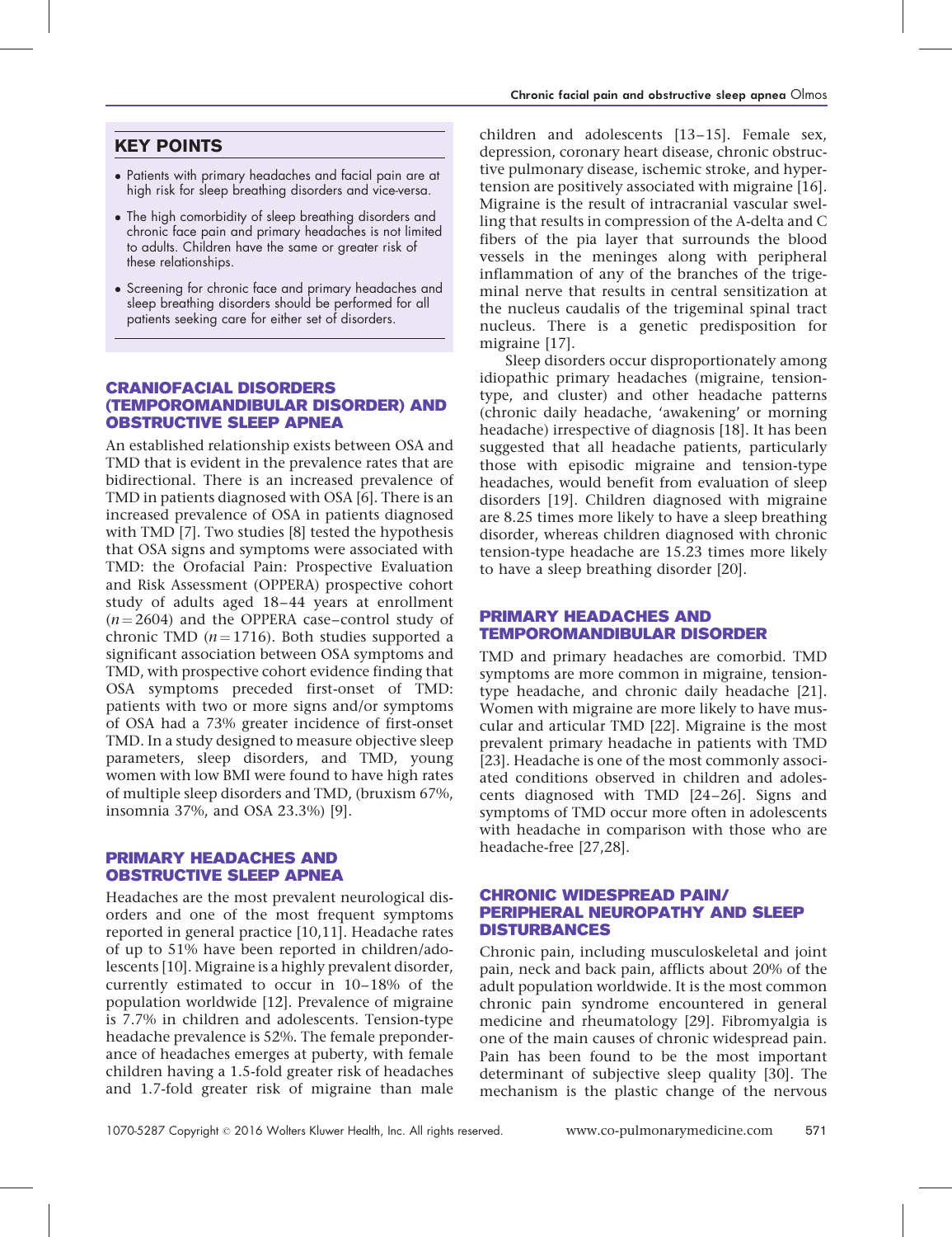system to produce central nervous system sensitization. It is defined as 3 months of tenderness in 11 of 18 axial skeletal sites above and below the waist. Associated symptoms include fatigue, sleep disturbances, difficulties with memory and concentration, irritable bowel syndrome, headache, and depression [\[31\].](#page-4-0) Women are predominately affected by fibromyalgia between the ages of 35 and 55. Sex differences with patients with OSA demonstrate that women with OSA are more likely to have obesity, fibromyalgia, migraine, depression, and irritable bowel syndrome [\[32\].](#page-4-0)

The U.S. Centers for Disease Control and Prevention states that approximately 60–70% of people who have diabetes also have comorbid neuropathy [\[33\].](#page-4-0) Effective reduction in pain improves sleep quality [\[34\]](#page-4-0). Longitudinal studies have shown that OSA is significantly linked to incident diabetes [\[35–](#page-4-0) [40\].](#page-4-0) The mechanisms are chronic intermittent hypoxemia, recurrent arousals, and neurohumoral changes, resulting in metabolic disturbances including insulin resistance independently of other known risk factors.

## INSOMNIA AND CHRONIC PAIN

The high prevalence of chronic insomnia among patients with chronic pain has been well established, with reported rates of insomnia as high as 88% [\[41,42\].](#page-5-0)

The relationship between musculoskeletal pain and insomnia has been documented in the literature [\[43–46\].](#page-5-0) Musculoskeletal pain stimulates the sympathetic nervous system and when profound it produces plastic changes (central sensitization). Central sensitization or sympathetic dystrophy results in a sustained stimulation of the sympathetic state. The resultant stimulated adrenals produce an increase in cortisol that accelerates the metabolic rate, heart rate, and blood volume. This condition prevents the restful transition to sleep and contributes to insomnia. In this frightened state, the patient exhibits dilation of the bronchioles for increased oxygen intake and dilation of the pupils for optimum visual acuity. Blood is diverted to the vital organs of the heart and brain for optimal function, resulting in peripheral vasoconstriction with a symptom of cold hands and feet. Gastric peristalsis is reduced in the sympathetic state and results in abdominal discomfort and pain. Von Korff et al. published in Pain, 1993, that abdominal pain had an odds ratio of 6.3 versus headache at 4.3, TMD at 3.7 and back pain at 2.1 of predicting a chronic pain condition over a 3-year follow-up.

Sympathetic stimulation produces microarousals secondary to pain or breathing disturbance and results in excessive daytime sleepiness. Excessive daytime sleepiness is highly comorbid with primary headache [\[47–50\].](#page-5-0) In a study of 200 consecutive migraine patients, excessive daytime sleepiness (defined as an ESS score  $> 10$ ) was present in 37% of patients overall, and in 32.4 and 39.8% of patients with episodic and chronic migraine, respectively. In another study [\[49\]](#page-5-0), chronic headache patients showed a higher prevalence of daytime sleepiness than control patients. In children, a headache disorder is a cumulative risk factor for disorders of excessive somnolence (odds ratio: 15.061) [\[51\]](#page-5-0).

Children with juvenile idiopathic arthritis (JIA) demonstrate problems of initiating sleep and difficulty in maintaining sleep, which interferes with their ability to heal or to have favorable outcomes for their disease [\[52](#page-5-0)"[\]](#page-5-0). These conditions often manifest in the jaw joints and result in face pain (craniofacial pain).

## SLEEP-RELATED BRUXISM

The face is the mirror of the body. Facial pain is the result of muscle contraction via central stimulation from pain anywhere in the body and/or an alteration/interruption of proper nasal breathing. Increased contracture of the elevator muscles of the jaw (temporalis and masseter) results in headache and face pain and holding the mouth open to breathe results in fatigue of the depressor muscles (mylohyoid, stylohyoid, and geniohyoid), and results in headache and facial pain.

Sleep-related bruxism, grinding and clenching of teeth, is classified as a sleep-related movement disorder by the International Classification of Sleep Disorders [diagnosis and coding manual (ICSD-3)] [\[53\].](#page-5-0) Sleep-related bruxism is reported in approximately 15% of the pediatric population and 8–31% of the general population, without a difference in prevalence between the sexes [\[54,55\].](#page-5-0) The characteristic electromyography (EMG) pattern of sleeprelated bruxism is found in repetitive and recurrent episodes of rhythmic masticatory muscle activity (RMMA) of the masseter and temporalis muscles, which are usually associated with sleep arousals [\[56\]](#page-5-0).

SB is divided into primary, or idiopathic sleep bruxism and secondary, or associated with a medical condition. Often the secondary form is iatrogenic through the prescription of drugs such as methylphemidate (Ritalin) for attention-deficit/ hyperactivity disorder, antipsychotics: haloperidol (Haldol), lithium (Lithane), chlorpromazine (Thorazine), and selective serotonin reuptake inhibitors: fluoxetine (Prozac), sertraline (Zoloft), citalopram (Celexa), and calcium channel blocker: flunarizine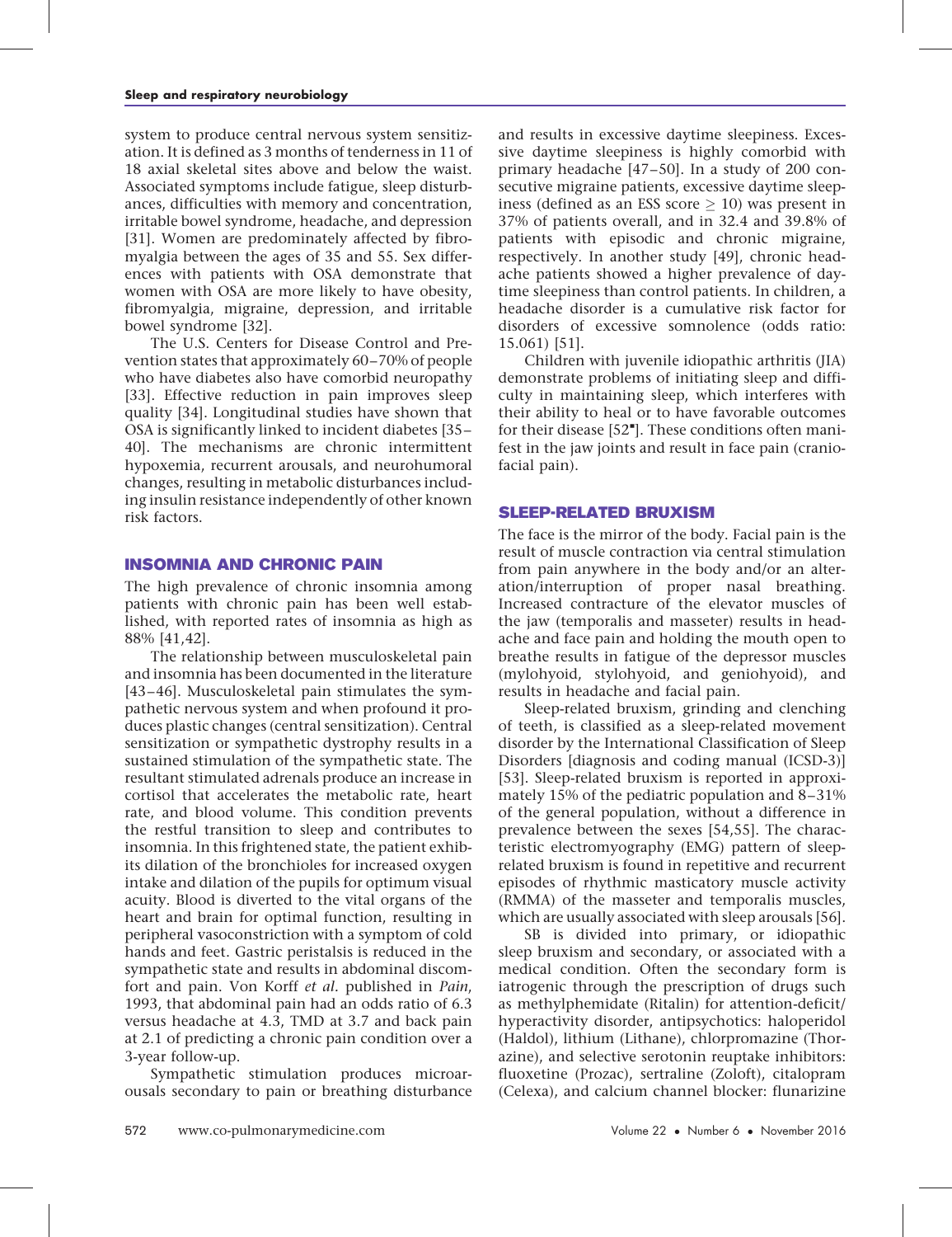(Sibelium and cinnarizine) and antiarrhythmic: flecainide (Tambocor) [\[57\].](#page-5-0) Patients often use chemical substances that increase teeth grinding: alcohol, nicotine, caffeine, cocaine, and 3,4-methylenedioxymethamphetamine (MDMA).

Stress and anxiety have been given the bulk of emphasis for origin of facial pain through grinding of teeth. This has not held up to scrutiny. A study of patients with self-reported stress using EMG for 15 consecutive nights found no correlation between stress and bruxism. 'No overall relationship was established between electromyographic measures and the personality variables nor between electromyographic measures and self-reported stress...Subjects who believed in a stress-bruxism relationship reported greater stress' [\[58\].](#page-5-0) This thought process that jaw and face pain are the result of anxiety has also been challenged. A study designed to examine the extent of depression, anxiety, and somatization comorbidity with TMD found no statistically significant associations between anxiety and TMD in a population of 207 patients with TMD [\[59](#page-5-0)"[\].](#page-5-0)

Microarousals, the result of central stimulation via the sympathetic system, produce oromotor nocturnal bruxism that results in facial pain [\[60–63\]](#page-5-0). Mandibular jaw movements are normal during sleep and are termed RMMA. RMMA movements are amplified when stimulated by the central nervous system via chronic pain and or obstructions of the airway. Obstructions of the airway include all four points: nasal valve, nasal-nasopharyngeal, velopharynx, and oropharynx (see Fig. 1).

In the apneic patient, the superficial masseter muscles are specifically stimulated by ventilator stimuli and increasing hypercapnia [\[64\].](#page-5-0) It is believed that the actions of jaw opening and muscle



FIGURE 1. Four points of obstruction for proper nasal breathing.

clenching, as seen with sleep-related bruxism, help to prevent pharyngeal collapse in patients with OSA [\[65–67\]](#page-5-0). Upper airway-resistance (UARS) or nasal obstruction, due to greater soft tissue inflammatory swelling, may be a mechanism as women with TMD have higher respiratory effort-related arousals (RERAs) in relation to TMD pain [\[68\]](#page-5-0).

Teeth grinding is an important symptom in screening for sleep disordered breathing and chronic pain. Teeth grinding causes stretching of the capsular ligaments of the TMJ. Ligament laxity allows for excessive disk movement or perforation in the disk itself resulting in jaw joint noise disease: disk displacement with reduction, then disk displacement without reduction (jaw locking) [\[69\].](#page-5-0)

Daytime teeth clenching and grinding can often be the result of painful injuries to joint loading structures, so evaluation of the entire body is necessary in treating patients with facial pain complaints.

### FORWARD HEAD POSTURE

For every inch the head is forward of the shoulders, it adds approximately 10 pounds of weight to the cervical and lumbar spine. The compressive load can result in osteoarthritis and nerve entrapment [\[70\]](#page-5-0). Craniofacial pain and internal derangement of the TMJs (TMD) manifest in forward head posture (FHP) [\[71\].](#page-5-0) The most common symptom of painful jaw joints is occipital cephalalgia at 94% [\[72\]](#page-5-0). The FHP is secondary to painful swallowing a postural adaption to injury. The injury described is in the absence of or in addition to a macrotrauma, and is the result of repetitive jaw compression (bruxism) originated by sympathetic stimulation during sleep. The patient wakes with temporal headaches and facial pain and jaw joint inflammation that now produces postural compensation. The cantilever strain of FHP, the result of extensor muscles of the neck (trapezius, splenius capititus, and semispinalis capititus), produces acute inflammation at their tendon insertions on the occiput. Decompressing inflamed jaw joints utilizing oral appliances, produced with a phonetic technique, has been found to upright the head 4.43 inches on average of a population of patients aged 13–74. This relates to relief of close to 45 pounds of weight from the cervical and lumbar spine [\[73\]](#page-5-0). Uprighting the head can eliminate the need for common therapies for migraine, which include botox injections for the tendon insertions on the occiput of the skull as well as the mouth closing muscles (temporalis and masseter), or severing the greater and lesser occipital nerves (often entrapped by the extensor muscle tendons they pass through).

FHP has also been found to be related to bruxism and nasal obstruction in children. 'Bruxism seems to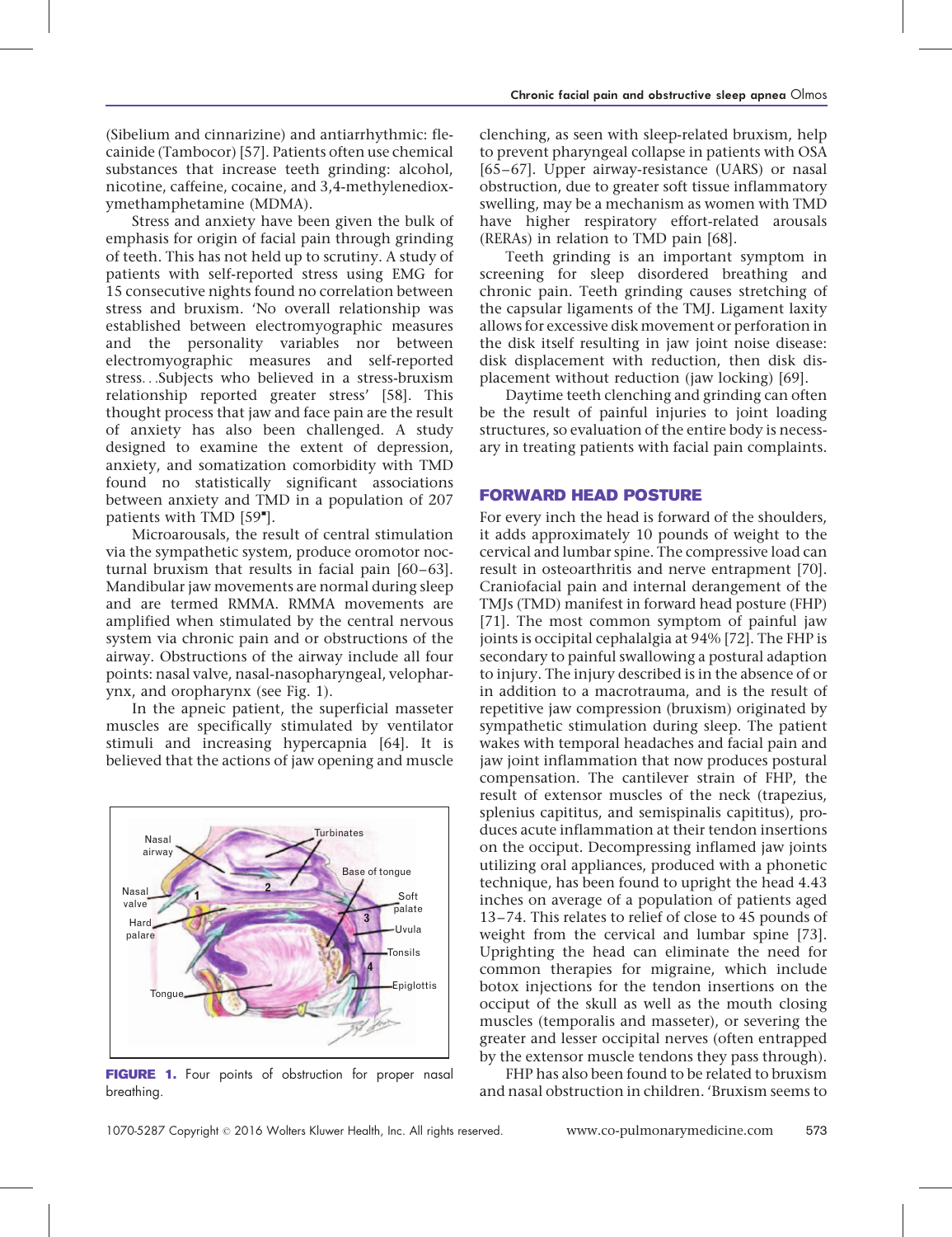<span id="page-4-0"></span>be related to altered natural head posture and more intense dental wear. A more anterior and downward head tilt was found in the bruxist group, with statistically significant differences compared to controls' [\[74\]](#page-5-0). Bruxism in children has been found to be related to RERA and OSA [\[75\].](#page-5-0) Expansion of the maxilla in mouth-breathing children restores proper nasal breathing and uprights the head [\[76,77\].](#page-5-0) Surgical retrusion of the mandible in prognathic conditions results in significant FHP, perhaps in defense of a compromised oropharyngeal airway [\[78\]](#page-5-0).

### CONCLUSION

The comorbid relationships of pain, obstructed sleep breathing (OSA and UARS), nasal obstruction, frequent awakenings, and daytime fatigue are well documented. It is clear that a patient intake questionnaire should be inclusive for chronic pain (specifically craniofacial pain) and disturbed sleeprelated symptoms for all patients seeking care for either. This is specifically true for patients with cardiac or metabolic disorders, as there is a greater than 50% comorbidity with OSA than in the general population [\[79\]](#page-5-0). Those patients with primary headaches and facial pain are at high risk of sleep breathing disorders.

#### Acknowledgements

None.

#### Financial support and sponsorship

None.

## Conflicts of interest

There are no conflicts of interest.

#### REFERENCES AND RECOMMENDED READING

Papers of particular interest, published within the annual period of review, have been highlighted as:

- of special interest
- $\blacksquare$  of outstanding interest
- 1. Horst OV, Cunha-Cruz J, Zhou L, et al. Prevalence of pain in the orofacial regions in patients visiting general dentists in the Northwest Practice-based Research Collaborative in Evidence-based Dentistry research network. J Am Dent Assoc 2015; 146:721.e3–728.e3.
- 2. da Silva CG, Pachêco-Pereira C, Porporatti AL, et al. The prevalence of & temporomandibular disorders in children and adolescents. J Am Dent Assoc 2016; 147:10.e8–18.e8.

This article demonstrates that children have a high incidence of chronic facial pain throughout the world.

- 3. Ingelhard MR, Habil P, Patel MH, et al. Self-reported temporomandibular joint disorder symptoms, oral health, and quality of life of children in kindergarten
- through grade 5. J Am Dent Assoc 2016; 147:131–141. 4. Lam JC, Sharma SK, Lam B. Obstructive sleep apnoea: definitions, epidemiology & natural history. Indian J Med Res 2010; 131:165–170.
- 5. Hiestand DM, Britz P, Goldman M, Phillips B. Prevalence of symptoms and risk of sleep apnea in the US population: results from the national sleep foundation sleep in America 2005 poll. Chest 2006; 130:780–786.
- 6. Cunali PA, Almeida FR, Santos CD, et al. Prevalence of temporomandibular disorders in obstructive sleep apnea patients referred for oral appliance therapy. J Orofac Pain 2009; 23:339–344.
- 7. Smith MR, Wickwire EM, Grace EG, et al. Sleep disorders and their association with laboratory pain sensitivity in temporomandibular joint disorder. Sleep 2009; 32:779–790.
- 8. Sanders AE, Essick GK, Fillingim R, et al. Sleep apnea symptoms and risk of temporomandibular disorder: OPPERA cohort. J Dent Res 2013; 92:70S–77S.
- 9. Wickwire E, Bellinger K, Kronfli T, et al. Relations between objective sleep data, sleep disorders, and signs and symptoms of temporomandibular joint disorder (TMD). J Pain 2008; 9 (Suppl 2):14.
- 10. Jensen R, Stovner LJ. Epidemiology and comorbidity of headache. Lancet Neurol 2008; 7:354–361.
- 11. Stover L, Hagen K, Jensen R, et al. The global burden of headache: a documentation of headache prevalence and disability worldwide. Cephalalgia 2008; 28:619–625.
- 12. Breslau N, Rasmussen BK. The impact of migraine: epidemiology, risk factors, and co-morbidities. Neurology 2001; 56:S4–S12.
- 13. Abu-Arafeh I, Razak S, Sivaraman B, Graham C. Prevalence of headache and migraine in children and adolescents: a systematic review of populationbased studies. Dev Med Child Neurol 2010; 52:1088–1097.
- 14. Berg J, Stovner LJ. Cost of migraine and other headaches in Europe. Eur J Neurol 2005; 12 (Suppl 1):59–62.
- 15. Burch RC, Loder S, Loder E, Smitherman TA. The prevalence and burden of migraine and severe headache in the United States: updated statistics from government health surveillance studies. Headache 2015; 55:21–34.
- 16. Wang X, Xing Y, Sun J, et al. Prevalence associated factors, and impact on quality of life of migraine in a community in Northeast China. J Oral Facial Pain Headache 2016; 30:139–149.
- 17. De Fusco M, Marconi R, Silvestri L, et al. Haploinsufficiency of ATP1A2 encoding the  $Na + / K +$  pump alpha2 subunit associated with familial hemiplegic migraine type 2. Nat Genet 2003; 33:192–196.

18. Rains JC, Poceta JS. Headache and sleep disorders: review and clinical implications for headache management. Headache 2006; 46:1344–1363.

- 19. Rains JC, Poceta JS. Sleep and headache. Curr Treat Options Neurol 2010;  $12:1 - 15.$
- 20. Carotenuto M, Ruju F, Pascotto A. Headache disorders as risk factors for sleep disturbances in school aged children. Headache Pain 2005; 6:268–270.
- 21. Goncalves DA, Bigal ME, Jales LC, et al. Headache and symptoms of temporomandibular disorder: an epidemiological study. Headache 2010; 50:231–241.
- 22. Goncalves MC, Florencio LL, Chaves TC, et al. Do women with migraine have higher prevalence of temporomandibular disorders? Rev Bras Fisioter 2012; 17:64–68.
- 23. Franco AL, Goncalves DA, Castanharo SM, et al. Migraine is the most prevalent primary headache in individuals with temporomandibular disorders. J Orofac Pain 2010; 24:287–292.
- 24. Moyaho-Bernal A, Lara-Muñoz Mdel C, Espinosa-De Santillana I, et al. Prevalvence of signs and symptoms of temporomandibular disorders in children in the State of Puebla, Mexico, evaluated with the research diagnostic criteria for temporomandibular disorders (RDC/TMD). Acta Odontol Latinoam 2010; 23:228–233.
- 25. LeResche L, Manci LA, Drangsholt MT, et al. Predictors of onset of facial pain and temporomandibular disorders in early adolescence. Pain 2007; 129:269–278.
- 26. List T, Wahlund K, Wenneberg B, et al. TMD in children and adolescents: prevalence of pain, gender differences, and perceived treatment need. J Orofac Pain 1999; 13:9–20.
- 27. Bertoli FM, Antoniuk SA, Bruck I, et al. Evaluation of the signs and symptoms of temporomandibular disorders in children with headaches. Arq Neuropsiquiatr 2007; 65:251–255.
- 28. Franco AL, Fernandez G, Gonçalves D, et al. Headache associated with temporomandibular disorders among young Brazilian adolescents. Clin J Pain 2014; 30:340–345.
- 29. Perrot S, Dickenson AH, Bennett RM. Fibromyalgia: harmonizing science with clinical practice considerations. Pain Practice 2008; 8:177–189.
- 30. Hamilton NA, Cately D, Karlson C. Sleep and the affective response to stress and pain. Health Psychol 2007; 26:288–295.
- 31. Queriroz LP. Worldwide epidemiology of fibromyalgia. Curr Pain Headache Rep 2013; 17:356.
- 32. Wahner-Roedler DL, Olson EJ, Narayanan S, et al. Gender-specific differences in a patient population with obstructive sleep apnea-hypopnea syndrome. Gender Med 2007; 4:329–338.
- 33. Centers for Disease Control and Prevention. National diabetes fact sheet: national estimates and general information on diabetes and prediabetes in the United States. 2011. Atlanta, GA: US Department of Health and Human Services and Centers for Disease Control and Prevention; 2011.
- 34. Raskin P, Huffman C, Yurkewicz L, et al. Pregabalin in patients with painful diabetic peripheral neuropathy using an NSAID for other pain conditions. A double-blind crossover study. Clin J Pain 2016; 32:203–210.
- 35. Kendzerska T, Gershon A, Hawker G, et al. Obstructive sleep apnea and incident diabetes: a historical cohort study. Am J Respir Crit Care Med 2014; 190:218–225.